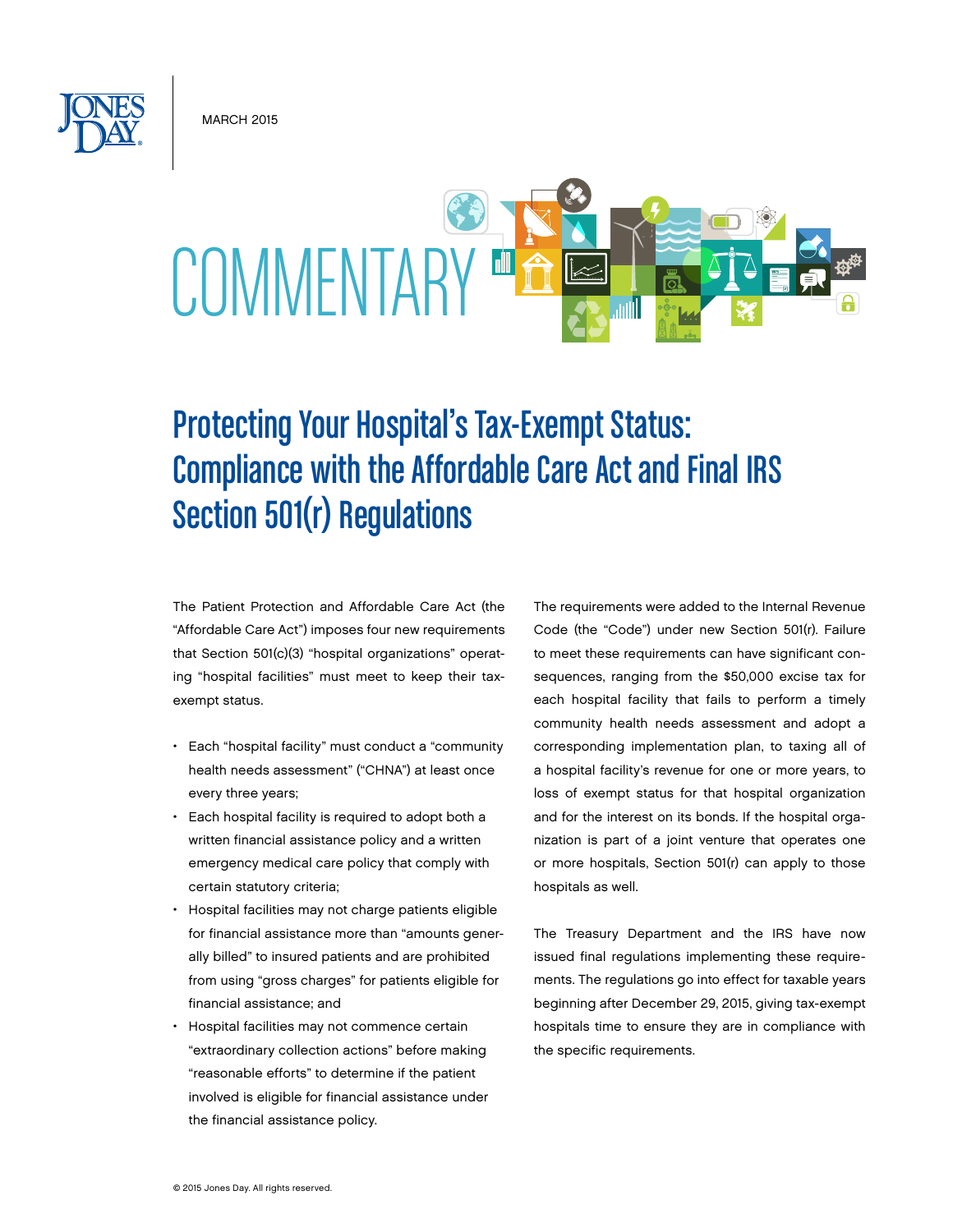# WHO IS SUBJECT TO THE SECTION 501(r) REQUIREMENTS?

Hospital Organizations. Section 501(r) applies to "hospital organizations," which include any Section 501(c)(3) organization that operates one or more "hospital facilities." Thus, the term includes not only health systems but also other Section 501(c)(3) organizations that primarily qualify for Section 501(c)(3) status under a non-health care category (e.g., colleges and universities) that operate "hospital facilities." Governmental hospitals, with one exception, are generally not subject to these requirements because their exclusion from tax comes under Section 115 of the Tax Code, rather than Section 501(c)(3). A "dual status" governmental hospital that has received a Section 501(c)(3) status determination letter from the IRS, however, is subject to Section 501(r) unless it voluntarily relinquishes its exemption under Section 501(c)(3).

Hospital Facilities. The Section 501(r) rules are applied on a facility-by-facility basis. A "hospital facility" is any facility required under state law or the law of the District of Columbia to be licensed, registered, or otherwise recognized as a hospital. Foreign facilities are not subject to Section 501(r) because they are not required to be licensed by a state. Multiple buildings operated under a single license are considered to be one hospital facility. The final regulations clarify that if a single building houses operations with multiple licenses, each separately licensed hospital operation will be considered a separate facility. If state law exempts a hospital from generally applicable licensing requirements, it may still be subject to Section 501(r) if the terms of the state law "recognize" it as a hospital.

# Operation of Hospital Facilities Through Management Contracts, LLCs and Other Joint Ventures

A hospital organization is responsible for meeting the four new requirements for each hospital facility that it operates. A hospital organization that hires a management company to operate a hospital facility is still considered to be operating that facility. Thus, the hospital organization is at risk if the management company fails to comply with Section 501(r) with respect to the managed hospital.

Consistent with guidance in other areas under the Code, the operation of a hospital facility through a single-member LLC that is treated as a disregarded entity under the Code will be treated as operation of the facility directly by the hospital organization that holds the membership interest in the LLC. Thus, while the single-member LLC will have a separate existence from the sole member for federal employment tax purposes and for certain state law purposes, the hospital organization will be treated as directly operating the facility for purposes of Section 501(r).

Consistent with prior IRS guidance on joint ventures between Section 501(c)(3) organizations and for-profit entities, a hospital organization "operates" a hospital facility if the hospital organization is a partner in a partnership or a member of an LLC treated as a partnership that operates the hospital facility. However, there are two exceptions to this general rule.

The first exception is for circumstances where the operation of the hospital owned by the joint venture is treated as an unrelated trade or business by the tax-exempt participant in the joint venture. If the hospital organization does not have control over the operation of the joint venture's hospital facility sufficient to ensure that the operation of the hospital facility furthers an exempt purpose and, as a result, treats the operation of the hospital, including the facility's provision of medical care, as an unrelated trade or business, then the hospital organization will not have to comply with Section 501(r) with respect to that facility.

The second exception is for circumstances where the taxexempt hospital has a very small interest in the joint venture. This exception applies to preexisting (as of March 23, 2010 when the ACA was enacted) joint ventures of certain academic medical centers that are operated as part of colleges and universities. To qualify for this exception, the hospital organization must be organized primarily for educational or scientific purposes, cannot be engaged primarily in the operation of a hospital, must own no more than 35 percent of the capital or profits interest in the partnership, must not have a general partner or managing member or similar interest, and must not have control over the operation of the hospital facility sufficient to ensure that the facility complies with Section 501(r).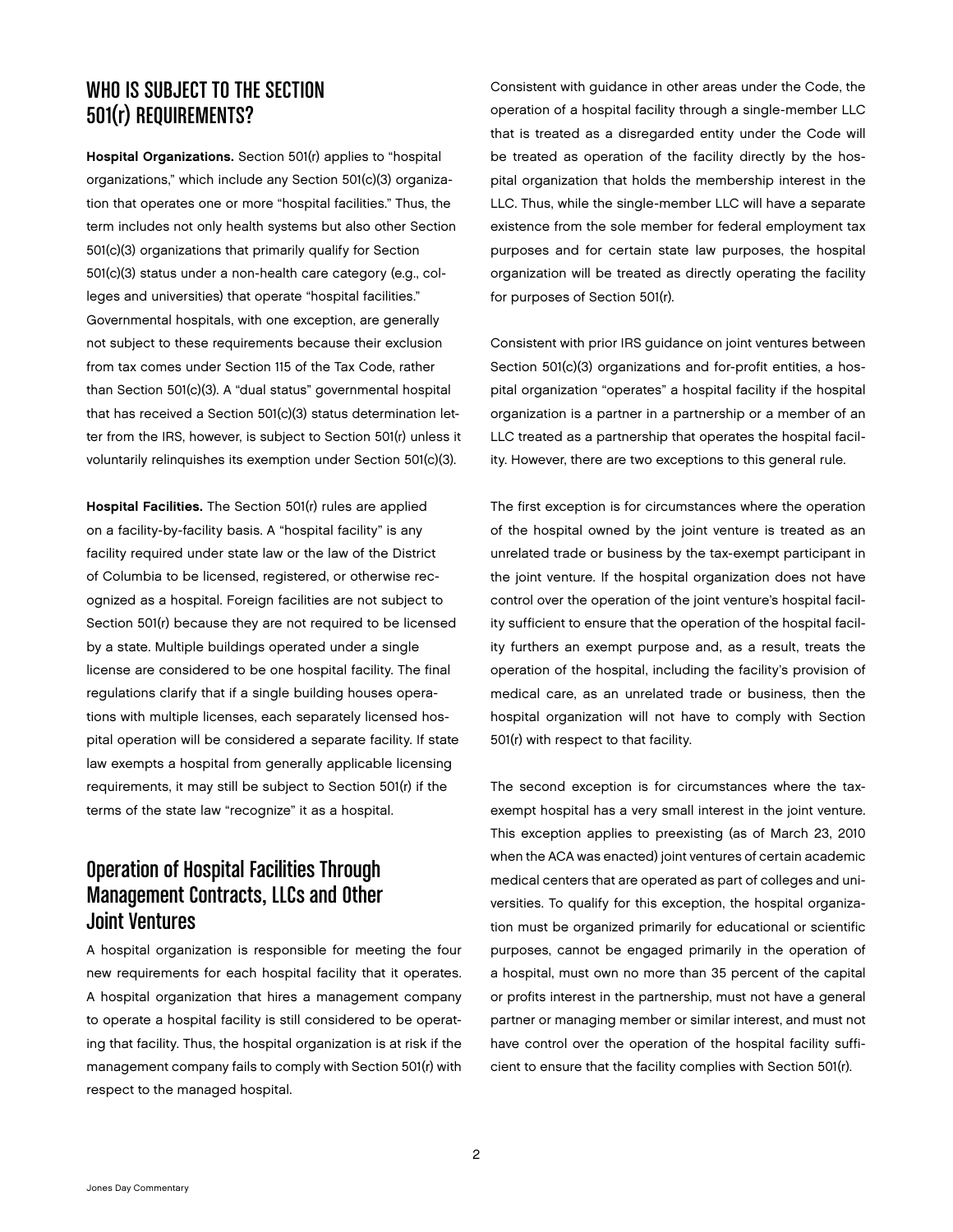### WHAT IS REQUIRED FOR COMPLIANCE WITH **SECTION 501(R)?**

#### Community Health Needs Assessment

A community health needs assessment ("CHNA") is a document compiling the results of a process including community representatives that evaluates the health needs of the community the hospital facility serves. The implementation strategy is a separate document that describes, with respect to each significant health need identified through the CHNA, how the hospital facility plans to address the health need or why the hospital facility does not intend to address the health need. Each hospital facility must complete a new CHNA once every three years, and each hospital organization must adopt an implementation strategy in connection with the CHNA.

Required Contents and Process for Developing a CHNA. As its name implies, a CHNA assesses the health needs of the community served by the hospital. The hospital has discretion to define the community it serves. The community may take account of special areas of focus such as certain populations, like children or women, or certain specialized services such as an eye hospital or a cancer hospital. However, the definition of the hospital's community may not be designed to exclude the medically underserved, the low-income, minority populations who live in the geographic area the hospital serves, individuals who are not insured at all or are insured by particular payors, or individuals who are eligible for financial assistance under the hospital's policy.

The CHNA must identify the community's significant health needs, prioritize those needs, and identify resources available to address those needs. Health needs include whatever the community needs to improve or maintain its health, including but not limited to better access to care, better nutrition, and ways to address social, behavioral, and environmental factors. The hospital has discretion to determine which needs are significant based on all facts and circumstances. The hospital also may use whatever criteria it thinks best to prioritize the need though it must describe the criteria in the assessment.

In performing the assessment, the hospital must solicit input on identifying and prioritizing community health needs from at least one governmental public health department and from members of medically underserved, low-income, and minority members of the community. The hospital has the option of soliciting input from other community sources as well. The final regulations make clear that the hospital is responsible for soliciting the input but will not fail to meet the requirement if input is not in fact received. The CHNA must take account of written comments submitted in response to the last CHNA the hospital conducted and released.

The CHNA must be documented in a report that describes the community, the needs identified, the prioritization and criteria used to set the priorities, a description of resources available to meet the needs, and an evaluation of the impact of any actions taken to address community health needs since the last CHNA was conducted. The report must also describe the process and methods used to conduct the CHNA, including the community input solicited and received and the data collected, though the final regulations allow hospitals that use data from external sources to cite to those sources rather than describing how the data was collected. The community input may be summarized. It is not necessary to describe each piece of input or written comment received.

Each hospital facility may conduct its own CHNA or it may conduct the CHNA in concert with other hospital facilities. If two or more hospital facilities serve the same community, they may issue a joint CHNA. If two or more hospitals have parts of the community in common, the parts of their separate CHNAs addressing the shared portion of the community may be identical.

The CHNA is complete when it is released to the public. The hospital organization must make the CHNA, and the last two preceding it, widely available to the public on a web site. Paper copies must be available for public inspection upon request.

Implementation Strategy. The board of the hospital organization (or a committee or person delegated responsibility as permitted under state law) must adopt an implementation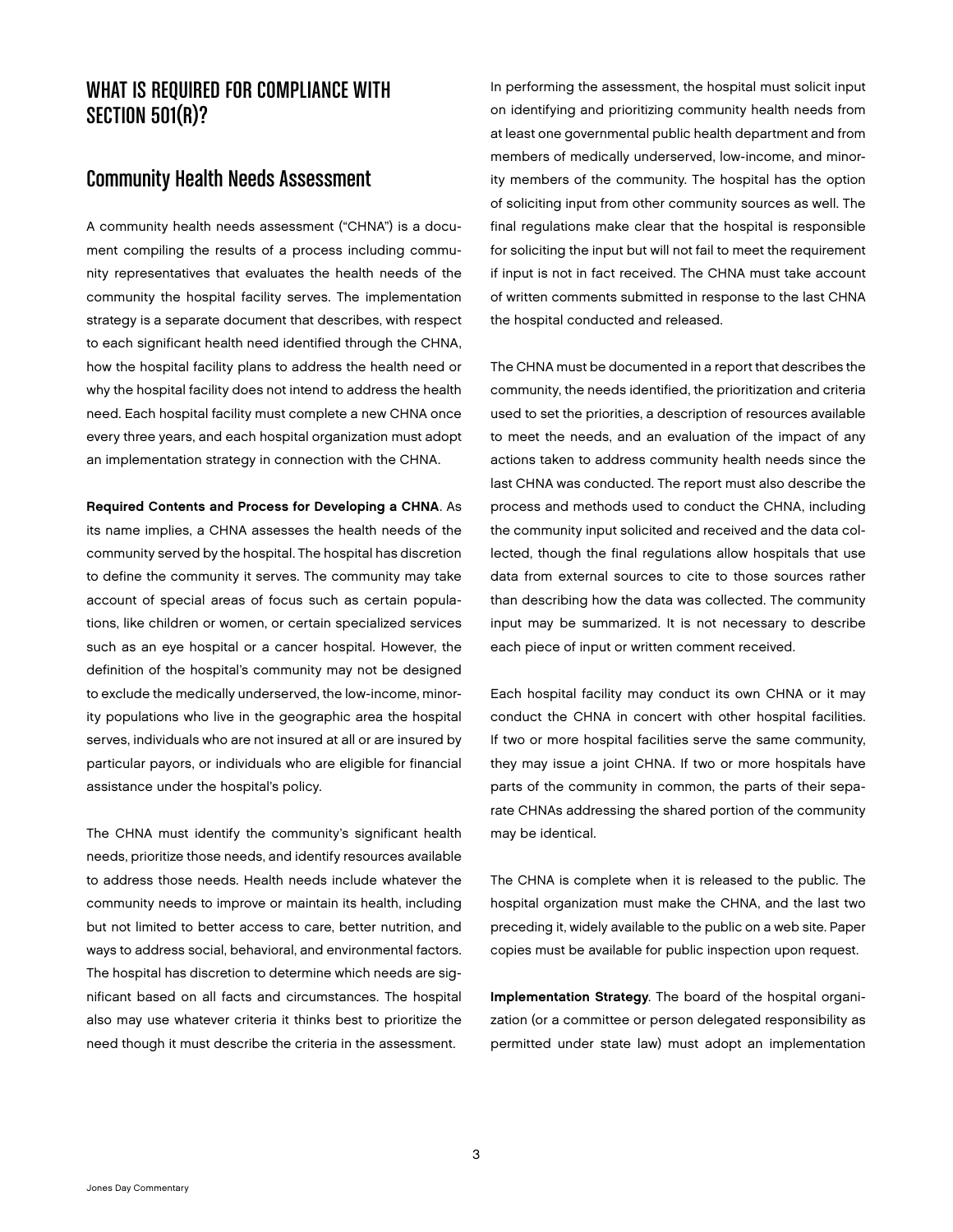strategy that describes what the hospital plans to do in response to the health needs identified and the resources the hospital will bring to bear. If the hospital is not going to address one or more significant health needs identified, it must say why. Resource constraints or a lack of competence to address the need are satisfactory reasons. The final regulations extended the deadline for adopting the implementation strategy. Rather than requiring that it be done by the end of the taxable year in which the CHNA is completed, the final regulations give the hospital until the fifteenth day of the fifth month after the taxable year ends. That is the date the hospital's Form 990 is due for the taxable year if no extension is taken. If a new hospital facility is acquired or placed in service during the year, the facility has until the last day of the second taxable year beginning after the hospital facility is acquired, placed into service, or becomes subject to Section 501(r) to conduct the CHNA and adopt the implementation strategy for that facility. For example, if a hospital organization that is a calendar year taxpayer acquires a hospital facility on February 1, 2015, it will have until December 31, 2017, to complete the CHNA and adopt the implementation strategy for the newly acquired hospital facility. The hospital organization must also attach a copy of the most recently adopted implementation strategy for each hospital facility it operates to its Form 990 or provide the specific URL on the Form 990 of the web page on which it has made each implementation strategy widely available.

Form 990 Reporting. On every year's Form 990, the hospital must describe the actions it has taken to address the significant health needs identified in its last CHNA. If no actions were taken, it must indicate why. The hospital is prompted to provide the information on the 2014 version of Schedule H, by Part V, Section B, line 11. It must enter the information in Part V, Section C.

Tax for Failing to Complete Timely CHNA. A hospital organization that operates a hospital facility that fails to complete a CHNA, make it widely available and adopt an implementation strategy on a timely basis becomes liable for a \$50,000 excise tax under Section 4959 of the Internal Revenue Code. The tax is due by the fifteenth day of the fifth month after the end of the taxable year in which the hospital facility was required to complete the CHNA. The tax is reported and paid with a separate return (Form 4720) but the amount of the tax is also required to be disclosed on Form 990.

### Financial Assistance Policy

A hospital organization's governing board (or a committee or person delegated responsibility as permitted under state law) must adopt a written financial assistance policy ("FAP") for each hospital facility and consistently carry out the policy.

Required Contents. The FAP must state the criteria for awarding financial assistance, the method of application for financial assistance, the nature of the financial assistance, and the basis for calculating charges for patients who qualify. The policy must state that those eligible for financial assistance will be charged no more than amounts generally billed. If the hospital does not have a separate billing and collection policy, the FAP must describe the actions the hospital may take in the event bills are not paid. Under the final regulations, if the hospital facility uses information separate from the FAP application to determine eligibility, it must describe what it uses and how. The policy must also describe whether and how it presumes certain individuals to be FAP-eligible. The policy must apply to all care provided by the hospital facility and—new to the final regulations—care provided in the hospital facility by a partnership or LLC in which the hospital owns a capital or profits interest. If a hospital organization operates more than one hospital facility, it may use the same policy for multiple facilities. The hospital retains full discretion to determine the eligibility criteria for financial assistance.

The final regulations require the FAP to list nonemployee third-party providers who deliver emergency or other medically necessary care in the hospital facility and indicate whether or not each such provider is covered by the hospital's FAP. The regulations do not define "provider," leaving the hospital to exercise reasonable judgment about how providers are listed. The hospital may choose to list the names of the medical groups or professional corporations with whom it contracts rather than individual practitioners, particularly where the practitioners in the group change regularly and services are billed in the name of the group. If a third-party provider operates the hospital's emergency room and is not covered by the FAP, the IRS has said that the hospital facility "may not be considered to operate that emergency room, which in turn could have an effect on whether the hospital satisfies the factors for exemption under the community benefit standard long applied to hospitals under Revenue Ruling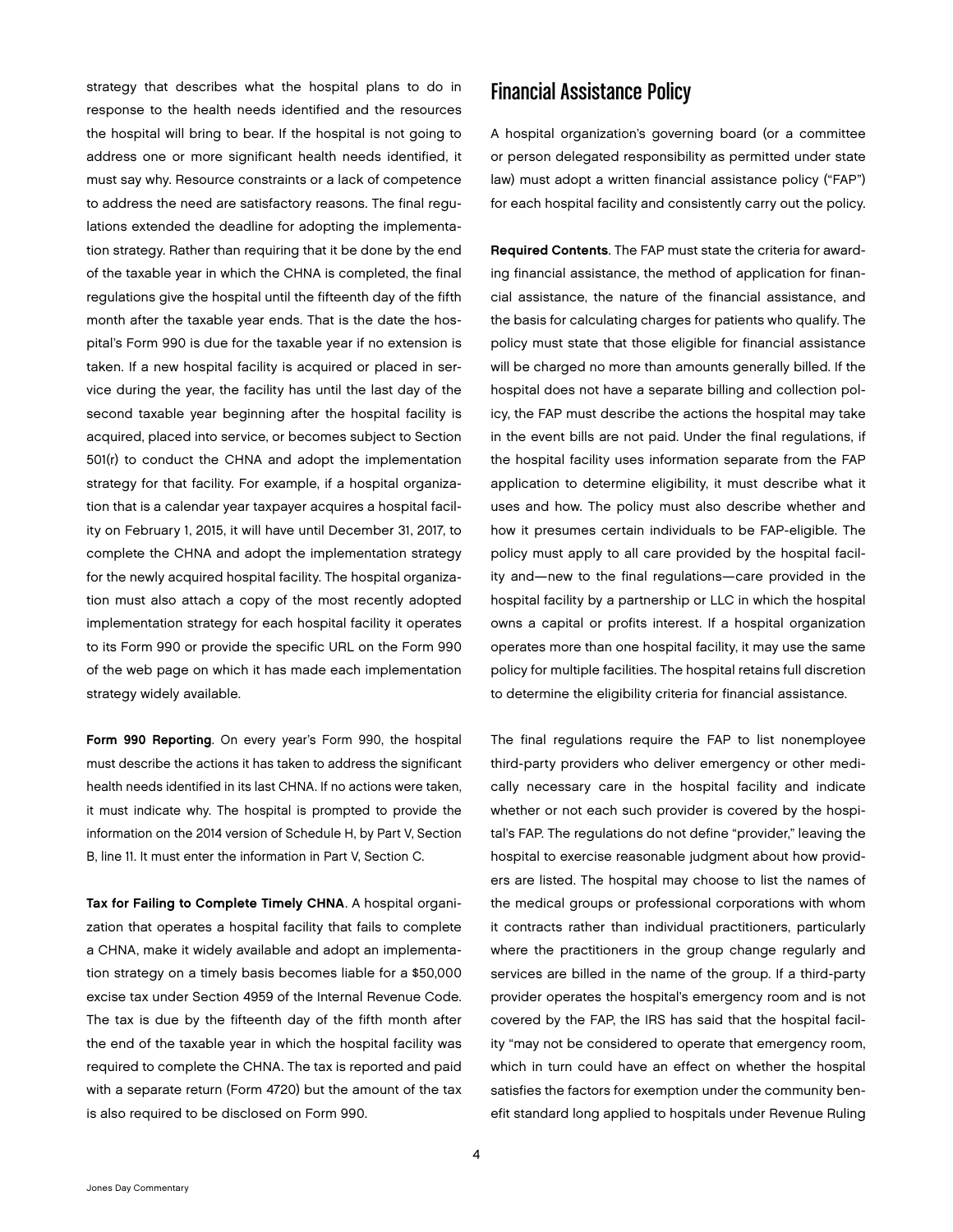69-545, 1969-2 C.B. 117." Note that under published IRS guidance, a specialty hospital is not required to operate an emergency room in order to meet the community benefit standard. Neither the regulation nor the preamble comments on consequences from having consulting specialists who are not subject to the FAP on call for the emergency room.

Widely Publicizing the Policy. The hospital facility must widely publicize the FAP using specified procedures, including a couple added in the final regulations. It must post the FAP, the FAP application form and a plain language summary of the FAP in downloadable form on its web site or a web site linked to the hospital's web site. If the hospital has a separate billing and collection policy, it must post that as well. The plain language summary has to include a number of specified elements including contact information for a hospital office, a government agency or a nonprofit organization that assists patients with the financial assistance application process. The posted documents must be provided on request for free in paper form in the emergency room, admitting office, and by mail. Notices and applications may be provided electronically if the patient consents to using the electronic format. A paper copy of the plain language summary of the FAP must be offered to patients as part of intake or discharge. Conspicuous public displays about the FAP must be placed in the emergency room, admitting office, and other public locations in the hospital. A conspicuous written notice must be placed on all billing statements alerting the recipient to the availability of financial assistance and providing contact information for the office that can help provide information about the FAP and the application process. The requirement for a conspicuous notice was substituted for the provision in the proposed regulations requiring a plain language summary of the FAP on billing statements. To widely publicize the FAP, the hospital must also notify members of the community served by the hospital about the FAP in a way that has a high probability of reaching the individuals most likely to need assistance.

The FAP, FAP application form, and plain language summary must be accessible to individuals who do not speak English. The final regulations require the documents to be translated into any language spoken by a group of 1000 or more individuals in communities of 20,000 people or larger and by five percent or more of the community in communities smaller than 20,000 people. Hospitals that participate in Medicaid

and Medicare must already address comparable parameters as part of their compliance with nondiscrimination requirements under Title VI of the Civil Rights Act.

Finally, the regulations make clear that the hospital must not only have the policy in place, it must consistently carry out the policy. The IRS acknowledged that errors may occur, but also said that the hospital facility will have met the requirement to establish a policy if resources have been provided and diligent effort made at implementation.

# Emergency Medical Care Policy

A hospital organization governing board (or a committee or person delegated responsibility as permitted under state law) must also adopt a written emergency care policy for each facility that requires the facility to provide emergency care without discrimination regardless of whether the patient is eligible for financial assistance. A policy that requires operation consistent with the requirements of the Emergency Medical Treatment & Labor Act ("EMTALA") will be satisfactory. Under the final regulations, the policy must explicitly prohibit debt collection or other actions that discourage individuals from seeking emergency medical care such as demanding payment for unpaid balances or prepayment before providing treatment. Although a policy that requires compliance with EMTALA should implicitly prohibit such activities, hospitals may want to add an explicit provision to their emergency care policy prohibiting such activities for avoidance of doubt. Activities related to payment that do not create obstacles to treatment, such as inquiring about insurance coverage or method of payment, are permitted. As with the FAP, the regulations require the hospital not only to adopt the emergency medical care policy but also to consistently carry it out.

# Limitation on Charges

For those eligible for financial assistance under the hospital's FAP, charges for emergency medical care and medically necessary care may be no more than amounts generally billed ("AGB"). Two methods are offered for computing AGB for emergency or other medically necessary care. One is a look-back method based on the average charge allowed by Medicare fee-for-service programs, (i.e., Medicare Part A or Part B, Medicaid, and private insurers (including in their capacity as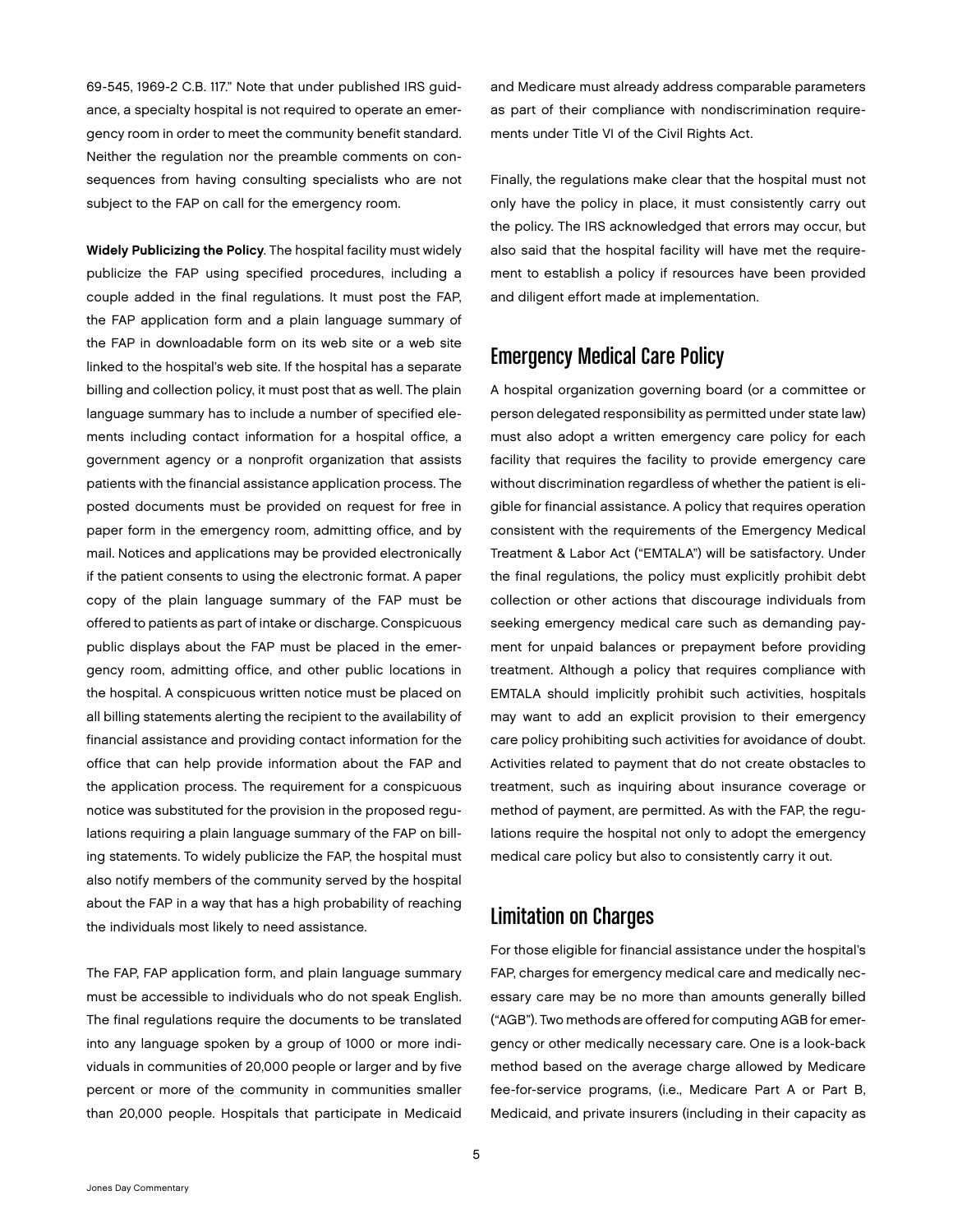administrators of Medicare Advantage plans)). The other is a prospective method using amounts that Medicare's feefor-service programs or Medicaid (fee for service or managed care) reimburse for the services. The final regulations added charges allowed by Medicaid to the permitted methods and also eliminated a reference to "primary payors." For the lookback method, charges allowed by both primary and secondary insurers are included. Both methods result in the calculation of a percentage reflecting the average amounts allowed by payors for emergency and medically necessary care during a 12-month period by the payors included in the method relative to the gross charges for the care. The final regulations confirm that the hospital has discretion to determine what is medically necessary care. The final regulations also allow the hospital to change the method used at any time. They also permit the hospital to use all charges allowed rather than just those for emergency and medically necessary care. A hospital may also use different percentages for different categories of care such as inpatient and outpatient or for separate items or services.

Although the IRS offers only two methods for now, it left open the possibility of publishing future guidance offering other methods as knowledge is gained about other possible approaches. As reimbursement methodologies change with an increase in risk-based contracting, value-based billing, bundled payments and the like, additional methodologies are likely to be necessary. The IRS acknowledged in the preamble to the regulations that it was not clear how capitated payments could be associated with episodes of care. The preamble does say, though, that "if a hospital facility can reasonably allocate a capitated (or other lump-sum) payment made by an insurer to care received by particular patients during a 12-month period and has also tracked the gross charges for that care, it may be able to reasonably incorporate such payments into its calculation of one or more AGB percentages."

Computation of AGB. Each hospital facility using the method that includes all payors must compute its AGB (or AGBs if distinguishing categories of care or items and services) separately unless multiple facilities are covered under the same Medicare provider agreement, in which case they may perform a combined calculation. The hospital facility must compute its AGB percentage at least once a year. The final regulations

extended the amount of time the hospital has to implement the results of its AGB calculation, allowing it to take up to 120 days to implement the new AGB percentage once calculated.

Resulting Charges to the Patient. When an individual is eligible for financial assistance, the hospital may bill the individual no more than the AGB percentage multiplied by what would otherwise be the gross charges for the care provided. The limitation applies only to the amount the patient is being asked to pay. Therefore, if a FAP-eligible patient is insured and must pay the hospital's charges until he meets his deductible, and must pay coinsurance beyond that point, the hospital may not charge the individual more than amounts generally billed for the services received, but the combination of the amounts billed to the individual and the amounts billed to the insurer may exceed amounts generally billed. This rule could provide meaningful assistance to individuals who have high-deductible plans and need help covering potentially thousands of dollars in costs before their insurance coverage absorbs any of the expenses.

FAP-eligible patients must be charged something less than gross charges for any medical care that is not emergency medical care or medically necessary. Individuals not eligible for financial assistance under the FAP may be billed more than AGB (indeed they may be billed gross charges), and hospitals may continue to offer discounts to patients who are not eligible for the FAP. However, the IRS takes the position that any such discounts do not count as community benefit activities for purposes of the community benefit standard for exemption.

# Requirements Before Engaging in Extraordinary Collection Actions

A hospital facility must make reasonable efforts to determine whether someone is eligible for financial assistance before proceeding to Extraordinary Collection Actions ("ECAs") for unpaid bills. If a hospital's financial assistance policy covers only emergency and medically necessary care and does not cover elective care, then the requirement for reasonable efforts does not apply to bills for elective care. However, it may not be practical to have different billing policies for different types of care.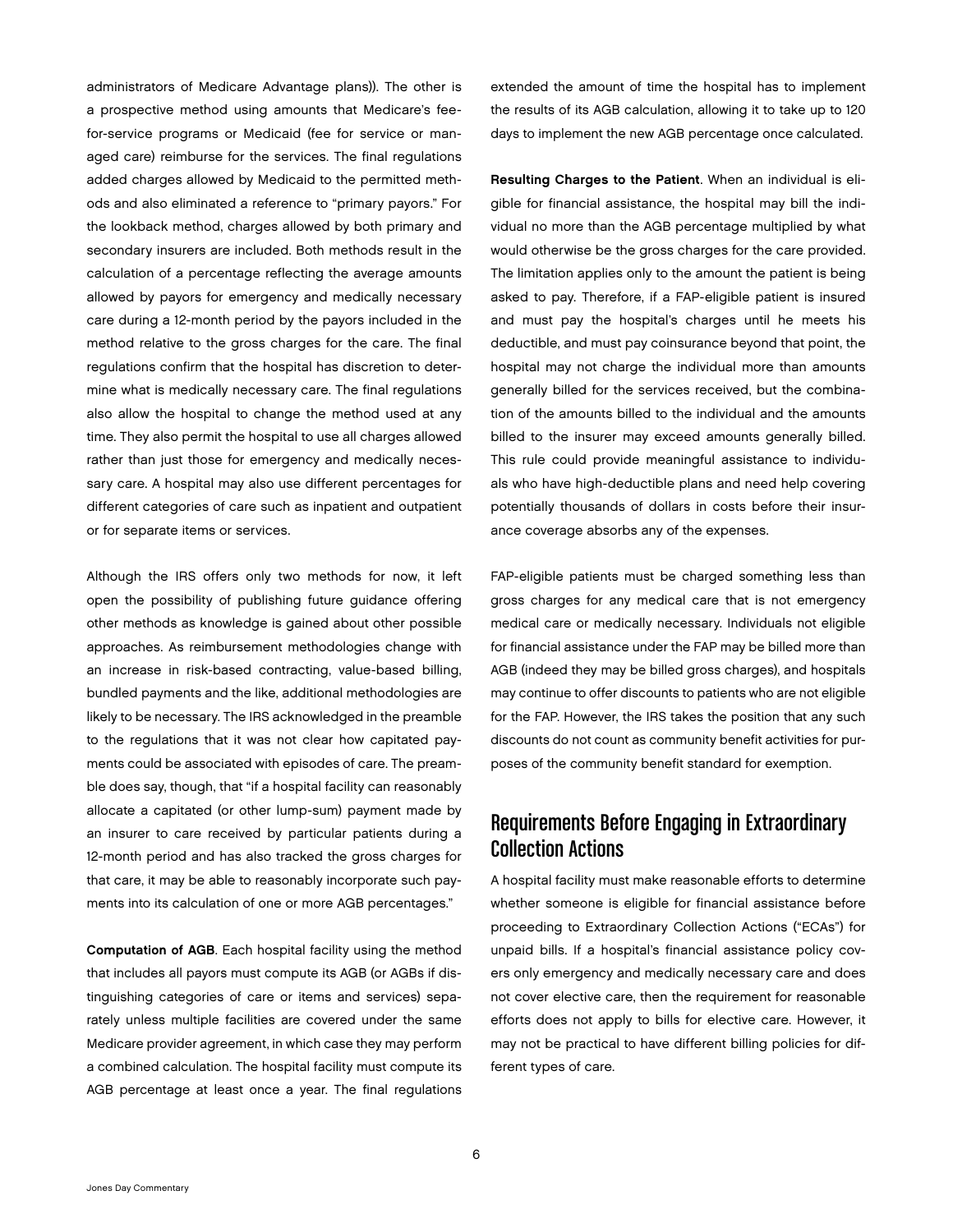Extraordinary Collection Actions. In keeping with the proposed regulations, the final regulations define ECAs to include reporting individuals to credit agencies; legal or judicial processes such as filing liens, foreclosures, attachments, and garnishments; and selling debt. The final regulations create exceptions for liens on the proceeds of judgments resulting from personal injuries, claims filed in bankruptcy, and sales of debt to third parties subject to a binding agreement that requires the debt purchaser to refrain from ECAs, limit interest to the rate for tax underpayments established under the Internal Revenue Code, allow the hospital to recall the debt if the debtor is found eligible for financial assistance, and ensure that if the debtor is found to be eligible for financial assistance, the debt is reduced or eliminated to reflect the financial assistance. The final regulations add one more ECA: to defer or deny medically necessary care because of failure to pay for previously provided care or to require payment before providing medically necessary care because of an unpaid bill for previously provided care. (The care being deferred or denied would not be emergency care because EMTALA requires a hospital to stabilize the patient.) The hospital may still require payment of copays or other payments in advance of providing care as long as those are required regardless of any past nonpayment of the hospital's bills.

Reasonable Efforts to Determine Eligibility for Financial Assistance. To make reasonable efforts to determine FAP eligibility, hospitals must refrain from taking ECAs for the first 120 days after the date of the first bill sent postdischarge unless the patient in question has submitted an application for financial assistance with the bill and an eligibility determination has been made. (Special rules described below permit the hospital to defer or deny medically necessary care during this 120-day period based on an unpaid bill if certain procedures are followed.) Reasonable efforts also require the hospital to provide notice to patients at least 30 days before the hospital initiates one or more ECAs. The notice must tell the patient that financial assistance is available, alert the patient to the ECAs that the hospital intends to take, and provide a plain-language summary of the financial assistance policy that must contain a number of specific elements, including information on how to apply for financial assistance and a contact that can help with the process. The hospital must also make a reasonable effort to notify the patient orally about the financial assistance policy and how to apply for financial assistance. The written

notice is in addition to the conspicuous statement alerting patients to the availability of financial assistance the hospital must place on all billing statements as part of widely publicizing its financial assistance policy.

With respect to applications for financial assistance, if notice has been provided and no application for financial assistance is submitted, the hospital may proceed with ECAs beginning on the 121<sup>st</sup> day after the date of the first bill sent postdischarge. However, if an application is submitted anywhere up to 240 days after the date of the first bill sent postdischarge, ECAs must be suspended while the application is processed. If the hospital waits to send the notice informing the patient of its intent to begin ECAs until 210 days or more have passed from the first post discharge billing statement, the hospital must give the patient at least 30 days after notice is sent to submit an application for financial assistance before beginning ECAs.

The hospital must process any complete application filed within 240 days of the date of the first bill sent post-discharge, or if later, within a reasonable period of time after the notice informing the patient of the hospital's intent to pursue ECAs. ECAs must be suspended while the hospital reaches a decision on eligibility. The patient must be notified of the decision in writing. If the patient is found eligible for financial assistance but still owes the hospital something for the care, the hospital must provide a billing statement showing how the financial assistance has been applied and what is owed. The hospital must also make refunds of any amounts (over a \$5 *de minimis* threshold) already paid that are not owed once financial assistance is applied and reverse any ECAs already taken. The hospital may proceed with ECAs once the application has been processed without having to meet further requirements.

If a hospital receives an incomplete application, it must suspend any ECAs and provide the individual with written notice describing what must be provided to complete the application and a contact who can help with the application process. The hospital must give the patient at least 30 days to respond and complete the application before initiating ECAs. If the patient completes the application during the time allowed, the hospital must suspend any ECAs while the application is processed. Once a complete application is submitted, the hospital must follow the process for completed applications described above. Note that if an application for financial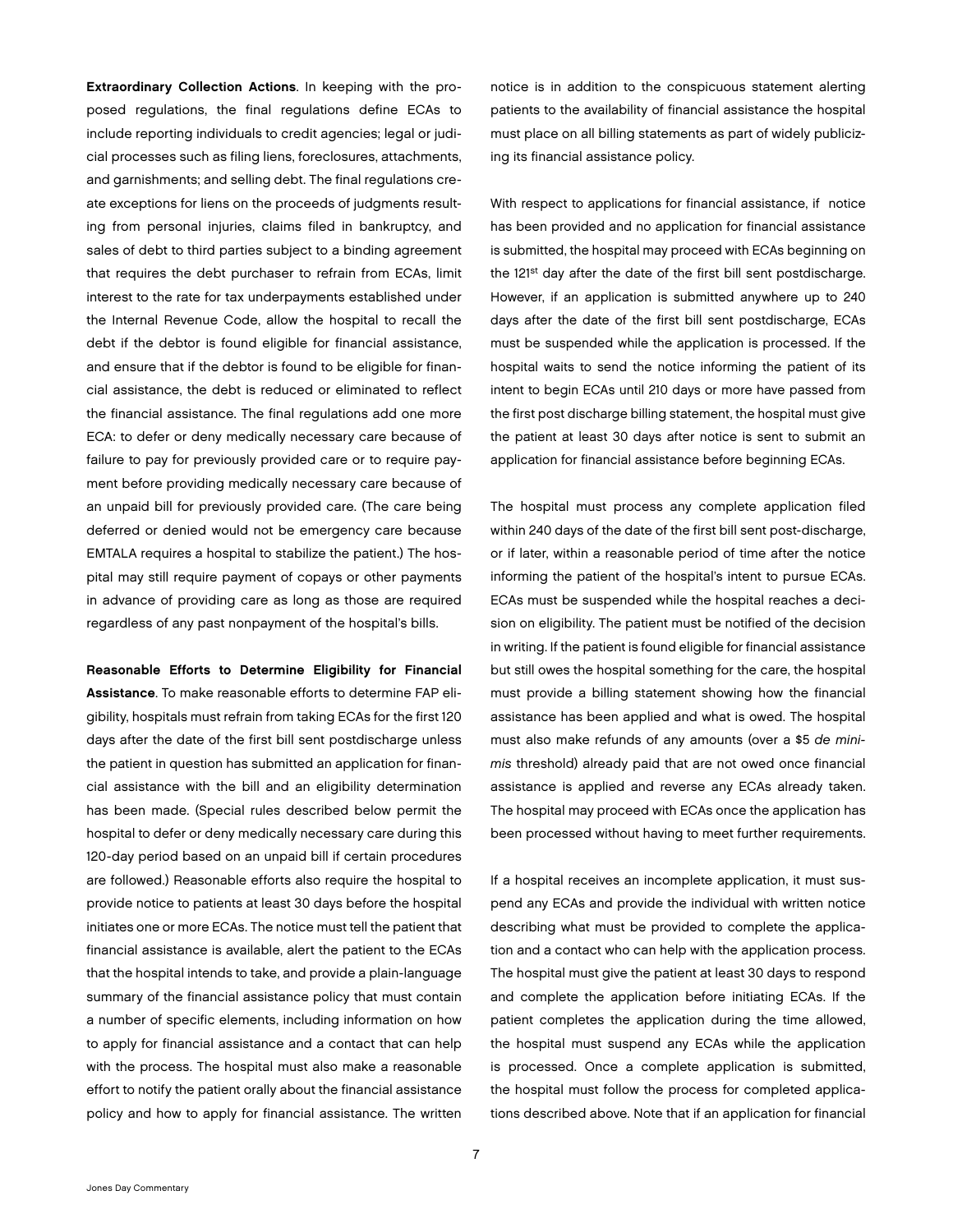assistance is submitted more than 240 days after the first postdischarge bill and after a reasonable period of time has elapsed since the hospital sent a notice of its intent to pursue ECAs, the hospital will not have to suspend ECAs while it processes the application. However, even if the hospital continues with ECAs, it must process the application, and if the application shows that the patient is eligible for financial assistance, it must reduce the charges to no more than the lesser of AGB or the amount provided in the FAP, and refund any amount paid in excess of the restated charges.

Deferring or Denying Care Due to Unpaid Bill. There are special rules for compliance with the reasonable efforts requirement if the hospital is going to defer or deny medically necessary care to a patient because of unpaid bills for one or more prior episodes of care. Under these circumstances, if the patient were to come back for more care, the hospital might not be able to give at least thirty days notice before denying the care, which, as noted above, is considered an ECA. To make reasonable efforts to determine eligibility for financial assistance before denying care based on a past unpaid bill, the hospital must provide the patient with written notification that financial assistance is available and that care is being deferred or denied as a result of the prior unpaid bill. The hospital must also give the patient a financial assistance application form and clear notice of the deadline for filing the application which can be no earlier than 240 days after the first unpaid postdischarge bill. The deadline will need to be later than the 240 day mark if necessary to give the patient reasonable time (generally 30 days) to submit the application. If an application is submitted by such a patient, it must be processed on an expedited basis. If a patient with an unpaid bill returns for additional medically necessary care after a financial assistance determination has already been made for the unpaid bill, or more than 30 days after notice has been provided about ECAs the hospital intends to take regarding that bill, and that notice has alerted the patient that the unpaid bill means the patient could be denied care, the hospital may deny the care without providing additional notices or applications.

The final regulations confirm that a hospital cannot satisfy the reasonable efforts requirement by soliciting waivers of financial assistance from patients, even those patients who clearly will not qualify. The hospital may use information from sources other than an application for financial assistance to determine eligibility for financial assistance, but those determinations are considered final only where the individual in question is determined eligible for the maximum level of financial assistance the hospital offers. If the individual is determined eligible for a lower level of financial assistance, reasonable efforts include telling the individual what was decided, what information was used to reach the presumption, and how the individual can apply for more generous financial assistance. Any application submitted thereafter must be processed promptly.

The final regulations eliminate the requirement to keep documentation of all notices provided. However, hospitals must describe whether and how they made reasonable efforts to determine eligibility for financial assistance in response to question 20 of Part V of the 2014 version of Form 990, Schedule H, and keep the records necessary to substantiate their answers.

Hospitals may provide required notices and information in electronic form if the recipient has agreed to accept electronic communication.

#### Attachment of Audited Financial Statements

The hospital must attach a copy of its audited financial statements for the taxable year to Form 990. The final regulations confirm that if the hospital's financial data are included in consolidated financial statements, the consolidated financial statements must be attached without redaction even if they include data from related taxable entities.

#### IRS APPROACH TO ENFORCEMENT

The Section 501(r) requirements are described in the statute as additional requirements for tax-exemption, suggesting that if a hospital facility fails to meet any of them, its exemption might be jeopardized. The IRS recognizes that hospital facilities may experience minor compliance failures despite their good faith efforts to comply with the Section 501(r) requirements. The final regulations take into account the efforts made by hospital facilities to comply with the law by using a three-tiered approach to failures to comply with Section 501(r).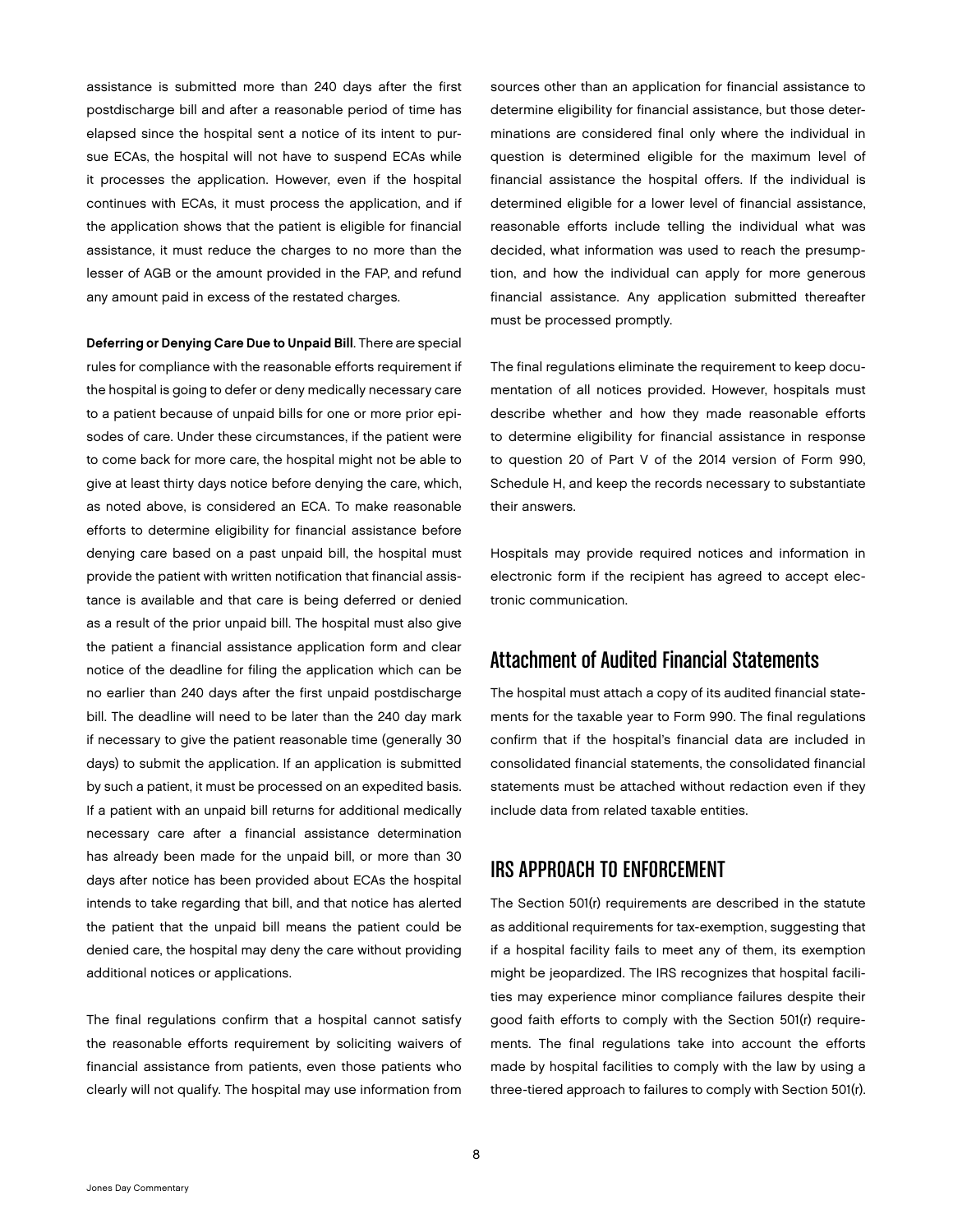- First, minor failures are disregarded if they are inadvertent or due to reasonable cause and are corrected as promptly as is reasonable given the nature of the error.
- Second, failures that are more consequential but are not "willful or egregious" will not result in loss of tax-exempt status or liability for a penalty if they are "corrected and disclosed" in accordance with future published guidance.
- Third, failures that are "willful or egregious" can result in taxation of the income from the noncompliant facility or loss of Section 501(c)(3) status.

The IRS will disregard minor errors, or "foot faults," but only if they are inadvertent or due to reasonable cause. Repeating a failure that has previously been corrected may make it less likely the hospital can claim the failure is inadvertent. Having appropriate policies in place and practices and procedures reasonably designed to facilitate overall compliance with Section 501(r) helps a hospital establish that failures are due to reasonable cause. Appropriate procedures would include, for example, periodic monitoring to ensure that a financial assistance policy remains posted in visible locations, copies of required plain language summaries and applications for financial assistance are available in the right places in the hospital, and ensuring that all new employees in relevant departments are trained on the hospital facility's financial assistance policy. A single employee who fails to offer a patient a plain language summary of the financial assistance policy is likely a foot fault, but repeated failures to notify patients after neglecting to train staff in Section 501(r) requirements may be viewed as outside of the minor and inadvertent error exception.

Under the final regulations, correcting an error must include establishment of procedures reasonably designed to achieve compliance (or review and possibly revision if procedures already exist).

When omissions or errors rise above the level of minor and inadvertent, but do not reach the level of being willful and egregious, the IRS believes that a hospital facility's prompt discovery and correction, and public disclosure, of such omissions or errors is in the best interests of patients and will achieve transparency. Therefore, the final regulations excuse such failures if they are corrected and disclosed. The IRS has issued Revenue Procedure 2015-21 describing the required

procedures for correction and disclosure that are effective as of March 10, 2015. Correction for the requirements other than the CHNA generally requires restoring individuals to the position they would be in had the failure not occurred and reviewing practices and procedures and making changes as needed to reduce the likelihood that errors will reoccur. Correction for CHNA errors involves making a CHNA containing all the required elements widely available. Disclosure must be made on Schedule H of Form 990. Dual status governmental hospitals that are not required to file Form 990 must disclose on the hospital facility's web site or on a site properly linked to the hospital facility's web site. Where multiple errors have occurred, they may be reported through a summary that aggregates the errors and estimates the number of individuals affected and, where applicable, the dollars involved.

The final regulations define a willful violation as one that is due to gross negligence, reckless disregard, or willful neglect. Correction and disclosure of a violation tends to show that an error or omission was not willful. Failures are egregious if they are very serious, based on the nature of the impact and number of people affected.

If a hospital violates the Section 501(r) requirements for a CHNA, and the violation is not minor and either inadvertent or due to reasonable cause, the violation will result in a penalty excise tax under Section 4959 regardless of whether the failure is corrected and disclosed.

# The Criteria for When Violations of Section 501(r) Requirements May Result in Revocation of Section 501(c)(3) Tax-Exempt Status

Under the final regulations, a hospital organization's failure to comply with Section 501(r) will ordinarily result in revocation of Section 501(c)(3) status if the organization's failures to meet the requirements of Section 501(r) are willful or egregious. This determination is made on an "all-relevant-facts-andcircumstances" basis, including examination of the following nonexclusive list of factors:

(I) Whether the organization has previously failed to meet the requirements of Section 501(r), and, if so, whether the same type of failure previously occurred;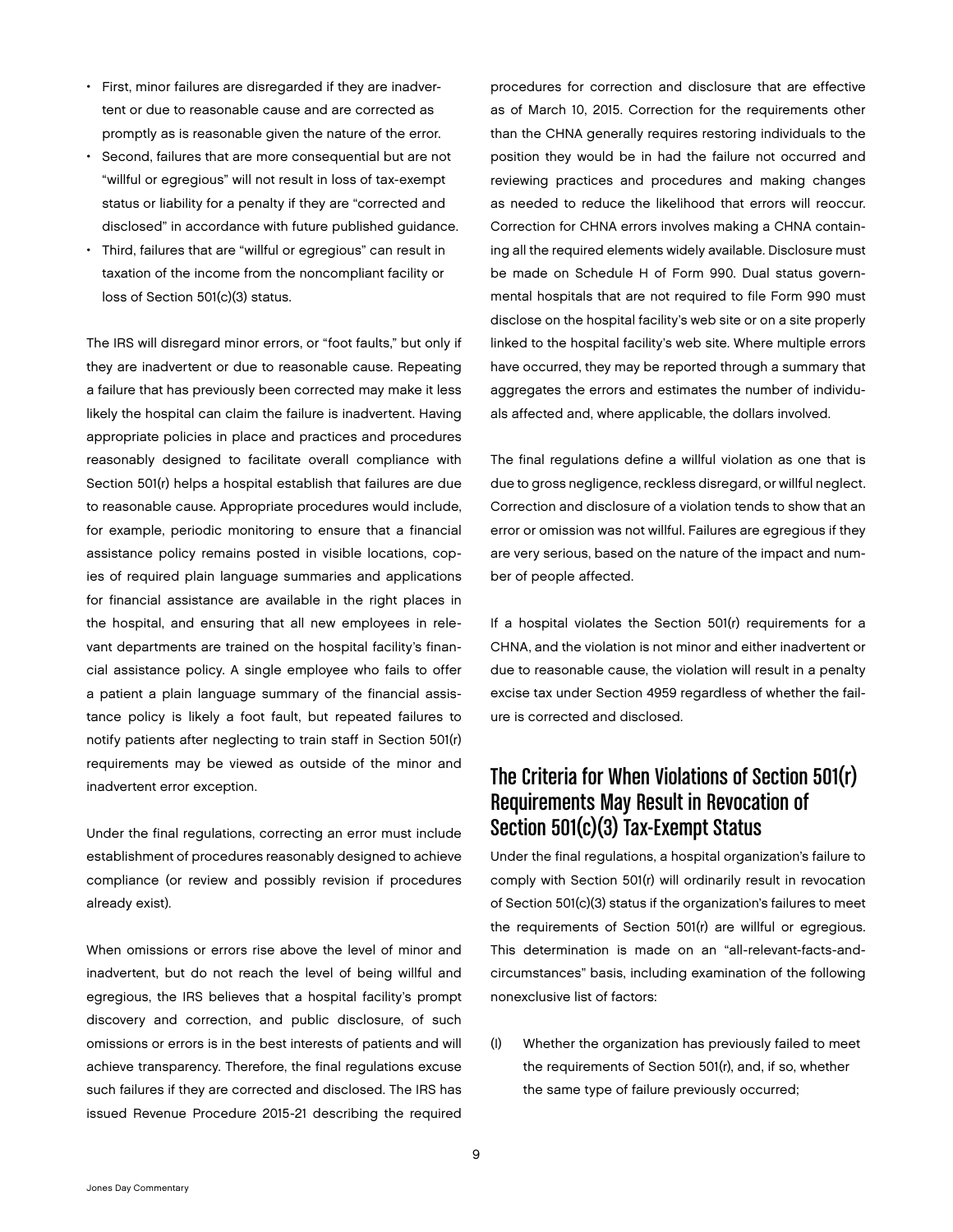- (II) The size, scope, nature, and significance of the organization's failure(s);
- (III) In the case of an organization that operates more than one hospital facility, the number, size, and significance of the facilities that have failed to meet Section 501(r) requirements relative to those that have complied with the Section 501(r) requirements;
- (IV) The reason for the failure(s);
- (V) Whether the organization had, prior to the failure(s), established practices and procedures (formal or informal) reasonably designed to promote and facilitate overall compliance with the Section 501(r) requirements;
- (VI) Whether the practices and procedures had been routinely followed and the failure(s) occurred through an oversight or mistake in applying them;
- (VII) Whether the organization has implemented safeguards that are reasonably calculated to prevent similar failures from occurring in the future;
- (VIII) Whether the organization corrected the failure(s) as promptly after discovery as is reasonable given the nature of the failure(s); and
- (IX) Whether the organization took the measures described in (VII) and (VIII) before the IRS discovered the failures.

# Facility-Level Tax Imposed on Income from Noncompliant Hospital Facilities

If a failure to meet one or more of the Section 501(r) requirements occurs at one hospital facility in a multifacility organization, does not result in revocation of tax-exempt status, but is more than minor and is not disclosed and corrected so as to be excused, the income (gross income less directly connected expenses) from the noncompliant facility will be subject to tax at the normal 35 percent corporate rate for the taxable year(s) during which it is noncompliant. This calculation excludes any gross income and deductions already taken into account in computing any "unrelated business taxable income" derived from the facility. If the organization has more than one noncompliant facility, it must make reasonable allocations of items of income and expense between and among the noncompliant facilities (the default rule for allocating exempt and nonexempt function expenses for unrelated business income ("UBI") purposes). The income from the noncompliant facility

is to be reported on the organization's Form 990-T, Exempt Organization Business Income Tax Return, which will be revised to accommodate this new reporting.

# Limiting Adverse Impact on Tax-Exempt Bonds

The final regulations make clear that if a hospital organization operating a noncompliant hospital facility continues to be recognized as described in Section 501(c)(3) and is otherwise exempt from tax under Section 501(a), the fact that a facility-level tax is imposed as a result of the facility's failure to comply with Section 501(r) will not itself cause the interest on the facility's bonds to be taxable. Hospital organizations, however, should be mindful of bond covenants and SEC Rule 15c2-12 disclosure obligations that may apply to instances of Section 501(r) noncompliance.

# When Do the New Requirements Go Into Effect?

The requirement to perform a CHNA went into effect for taxable years beginning after March 23, 2012. Every hospital facility that was operated by a Section 501(c)(3) organization as of the date of enactment of the ACA (March 23, 2010) should have conducted at least one CHNA and adopted a corresponding implementation strategy by no later than July 2014. The requirements to adopt a written financial assistance policy, a written emergency care policy, to limit charges to those eligible for financial assistance to amounts generally billed and to make reasonable efforts to determine eligibility for financial assistance before initiating ECAs, all went into effect upon enactment on March 23, 2010. Hospital facilities must comply in the specific ways required under the final regulations for taxable years beginning after December 29, 2015. That gives most hospitals at least a year to ensure they have their policies properly publicized, they have a proper computation of amounts generally billed, and have appropriate adjustments to their billing and collection systems. For the time between enactment of the ACA and the date the hospital facility becomes subject to the final regulations, the hospital facility must still comply with the statutory requirements, but the IRS will treat the hospital as in compliance if it has been following a reasonable, good faith interpretation of the statute.